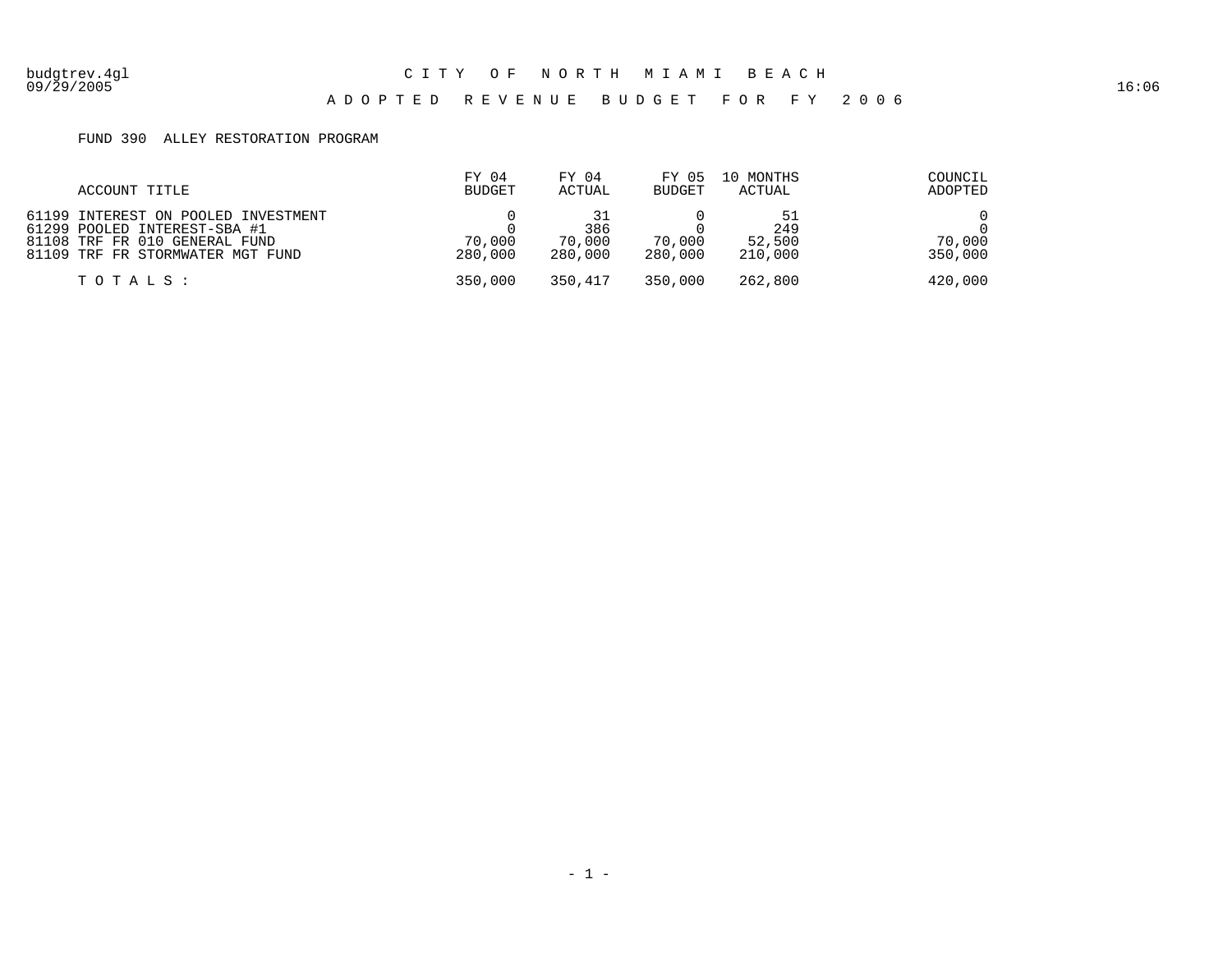### 09/29/2005 16:07

## budgtexp.4gl C I T Y O F N O R T H M I A M I B E A C H

A D O P T E D E X P E N S E B U D G E T F O R F Y 2 0 0 6

| 8<br>DEPARTMENT<br>PUBLIC WORKS<br>820<br>STREETS & ALLEYS<br>DIVISION           |                 |                                                                                                 |                  |                  |                  |                     |                      |                    |
|----------------------------------------------------------------------------------|-----------------|-------------------------------------------------------------------------------------------------|------------------|------------------|------------------|---------------------|----------------------|--------------------|
| ACCOUNT TITLE                                                                    | FY 03<br>ACTUAL | FY 04<br>ACTUAL                                                                                 | FY 05<br>ADOPTED | FY 05<br>CHANGES | FY 05<br>REVISED | 10 MONTHS<br>ACTUAL |                      | COUNCIL<br>ADOPTED |
| 337 BANK SERVICE CHARGES<br>No change from FY 05 Revised                         | $\overline{0}$  | 60                                                                                              | $\overline{0}$   | $\overline{0}$   | 0                | 35                  |                      | $\mathbf 0$        |
| 520 OPERATING SUPPLIES<br>No change from FY 05 Revised                           | $\overline{0}$  | 3                                                                                               | $\overline{0}$   | $\overline{0}$   | $\overline{0}$   | $\mathbf 0$         |                      | 0                  |
| *** Operating Expenses                                                           | $\overline{0}$  | 63                                                                                              | $\overline{0}$   | $\overline{0}$   | $\overline{0}$   | 35                  |                      | 0                  |
| 830 IMPROVEMENTS OTHER THAN BUILDINGS<br>Increase of \$70,000 over FY 05 Revised |                 | 173,487 343,946                                                                                 | 350,000          | $\overline{0}$   | 350,000          | 349,601             |                      | 420,000            |
|                                                                                  |                 | CONTINUATION OF ALLEY RESTORATION CONSTRUCTION<br>INCREASE FROM \$350,000 TO \$420,000 PER YEAR |                  |                  |                  |                     | 420,000              |                    |
|                                                                                  |                 |                                                                                                 |                  |                  |                  | Total:              | ---------<br>420,000 |                    |
| *** Capital Outlays                                                              |                 | 173,487 343,946                                                                                 | 350,000          | $\overline{0}$   | 350,000          | 349,601             |                      | 420,000            |
| DIVISION<br>TOTALS:                                                              | 173,487         | 344,009                                                                                         | 350,000          | $\overline{0}$   | 350,000          | 349,636             |                      | 420,000            |